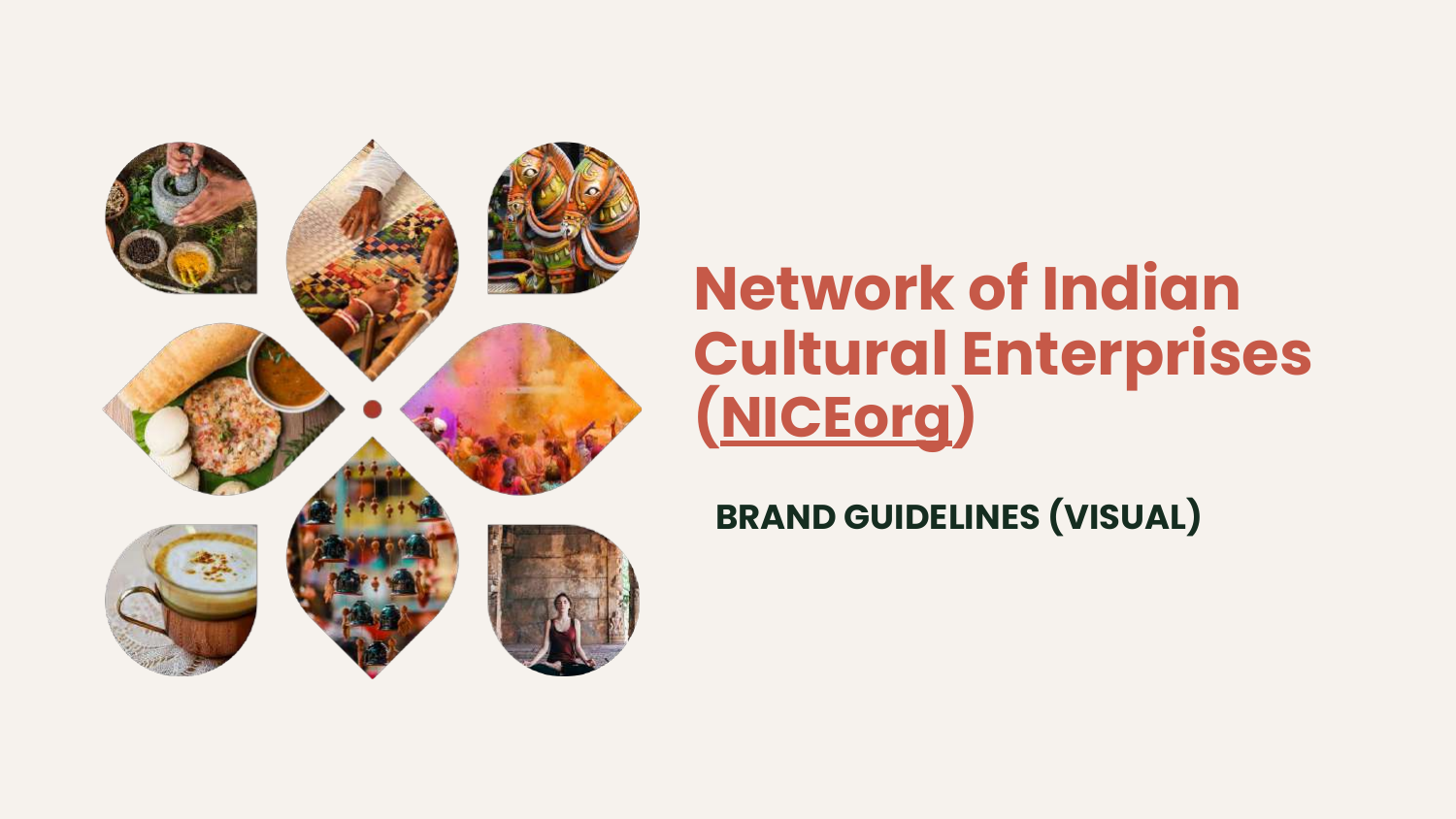## **NETWORK OF INDIAN CULTURAL ENTERPRISES**

Network of Indian Cultural Enterprises, abbreviated as NICEorg, is a Section 8, Not-for-Profit organization that started operations in October 2020.

The website URL is: [www.niceorg.in](http://www.niceorg.in)

NICEorg is engaged in promoting, programing and enabling workshops, networking, mentoring, funding, research, and policy advocacy for entrepreneurs building Indian [cultural enterprises a](https://niceorg.in/what-is-a-cultural-enterprise/)cross [five NICE Sectors](https://niceorg.in/focus-categories/).

NICEorg conducts various programmes such as [NICE Aarohana](https://niceorg.in/aarohana/), [NICE Mantrana](https://niceorg.in/mantrana/), [NICE](https://niceorg.in/samvaad/) [Samvaad](https://niceorg.in/samvaad/) and [NICE Angels Meet](https://niceorg.in/nice-angels-meet/) among others. NICEorg aims to build Brand India by enabling the creation of successful cultural enterprises.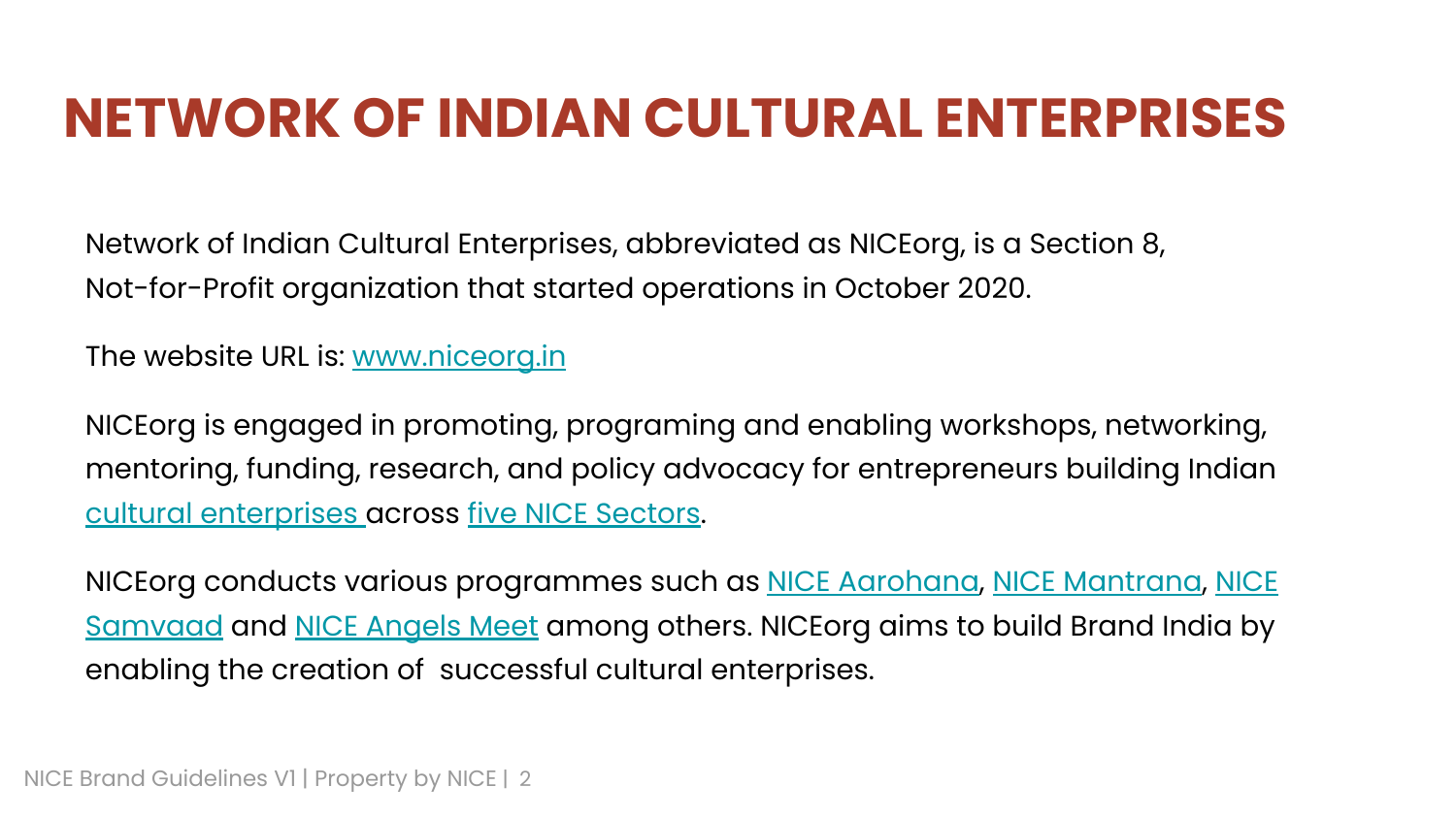## **LOGO DESCRIPTION**

The NICE logo is a combination of the word 'nice' with the single saffron-colored kolam drop as the dot for 'i'. The typeface used is Sofia Pro.

The main colors used are:

- Green | Hex: #152D20
- Saffron | Hex: #A93A29

# nice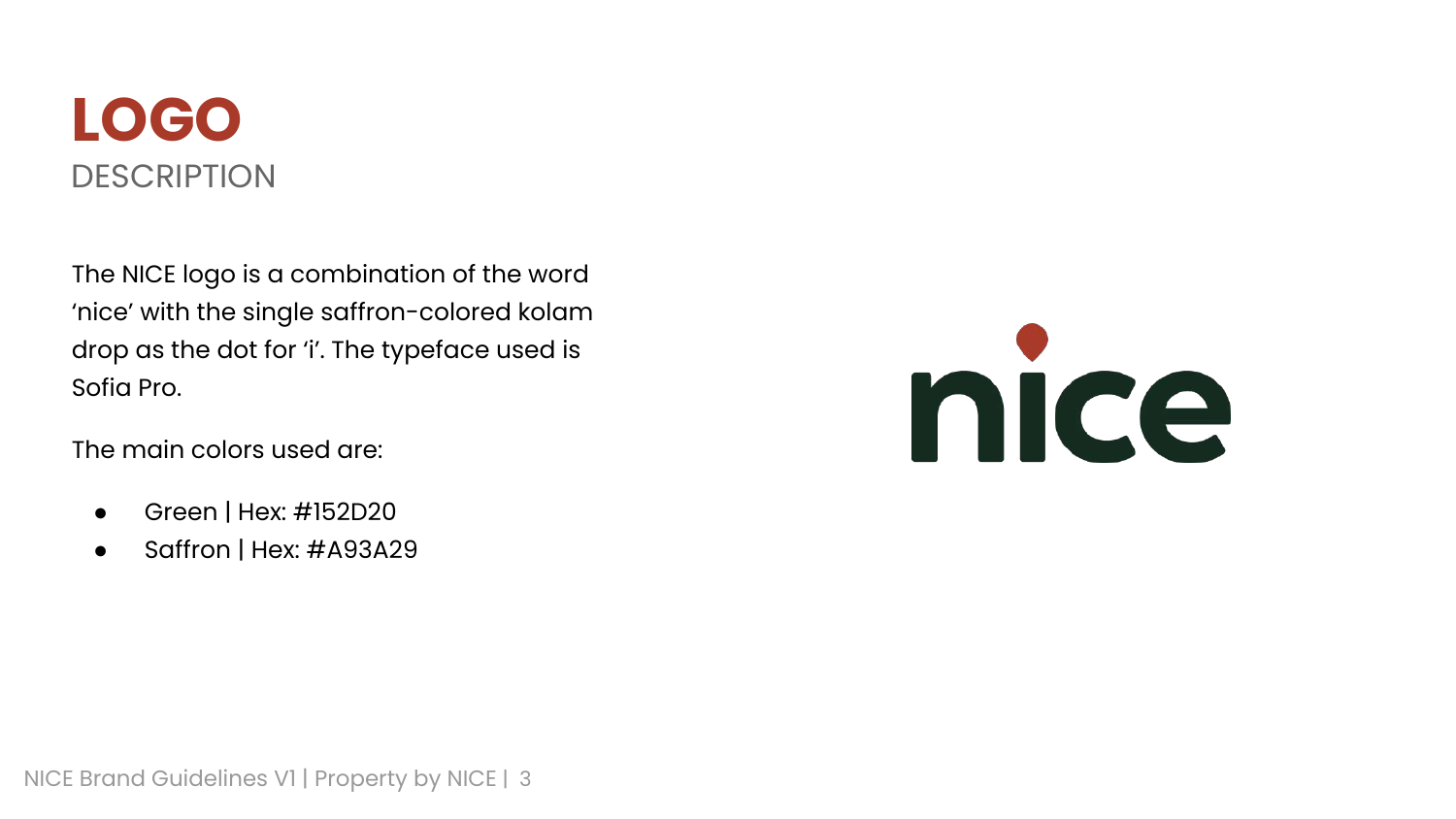## **LOGO** USAGE

The NICE logo is meant to be used against lighter backgrounds in order to maintain legibility.

In the case of green background, the logo is to be used in white with the kolam drop becoming light saffron.

In the case of any other dark background color, the logo is to be used in white.

## nice



nice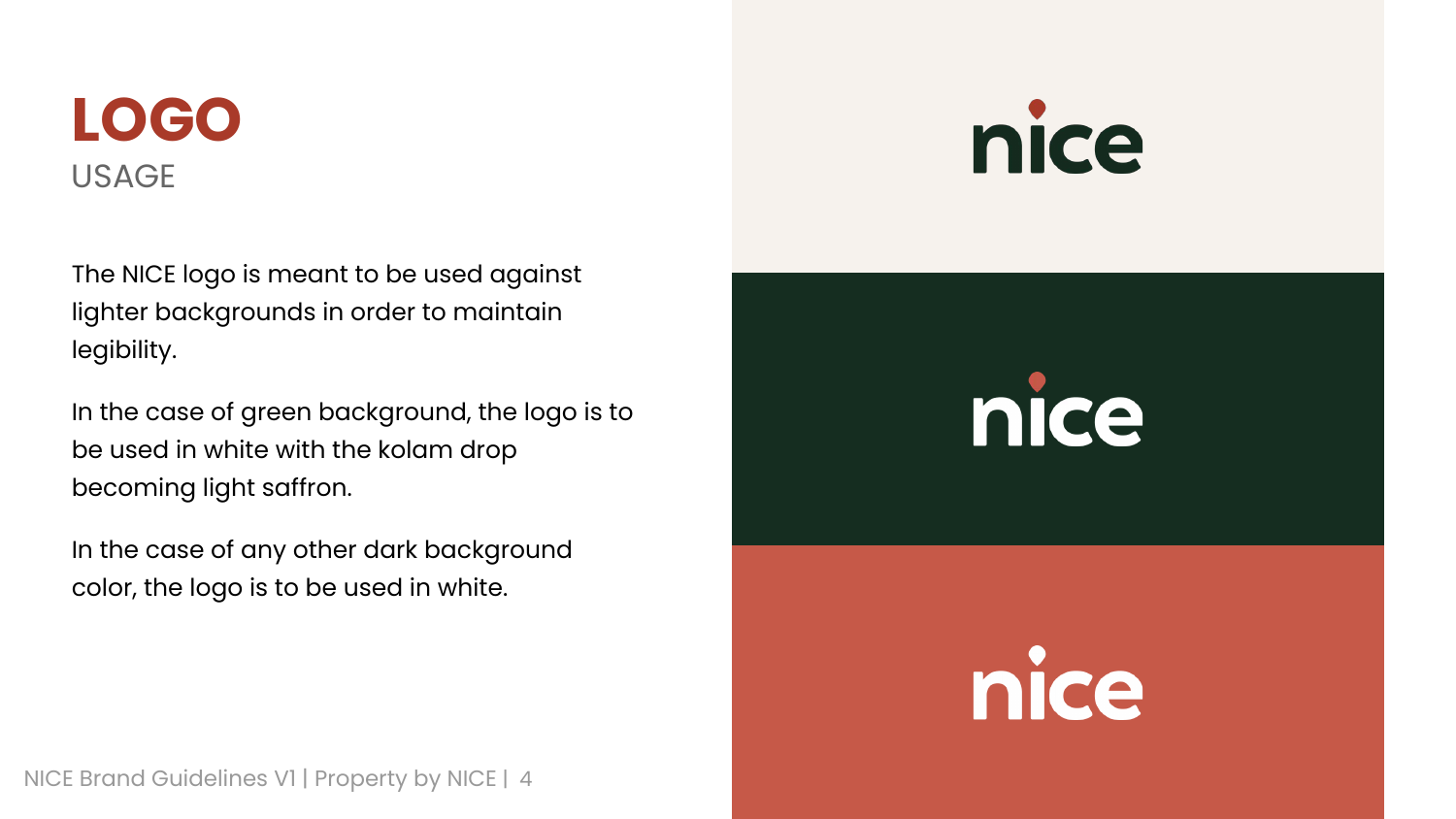## **LOGO** TAGLINE

The NICE extended logo has the full form of NICEorg (Network of Indian Cultural Enterprises) written below it. The typeface used is Sofia Pro.

A divider distincts the logo from the organization's name. **The divider is in the color #FC9E58.** In case of using this logo on a dark background, the logo should appear on a small light colored patch.

This version of the logo is to be used for featuring NICEorg in events, promotions or any other content generated by a NICE partner or a third party.



Network of Indian **Cultural Enterprises**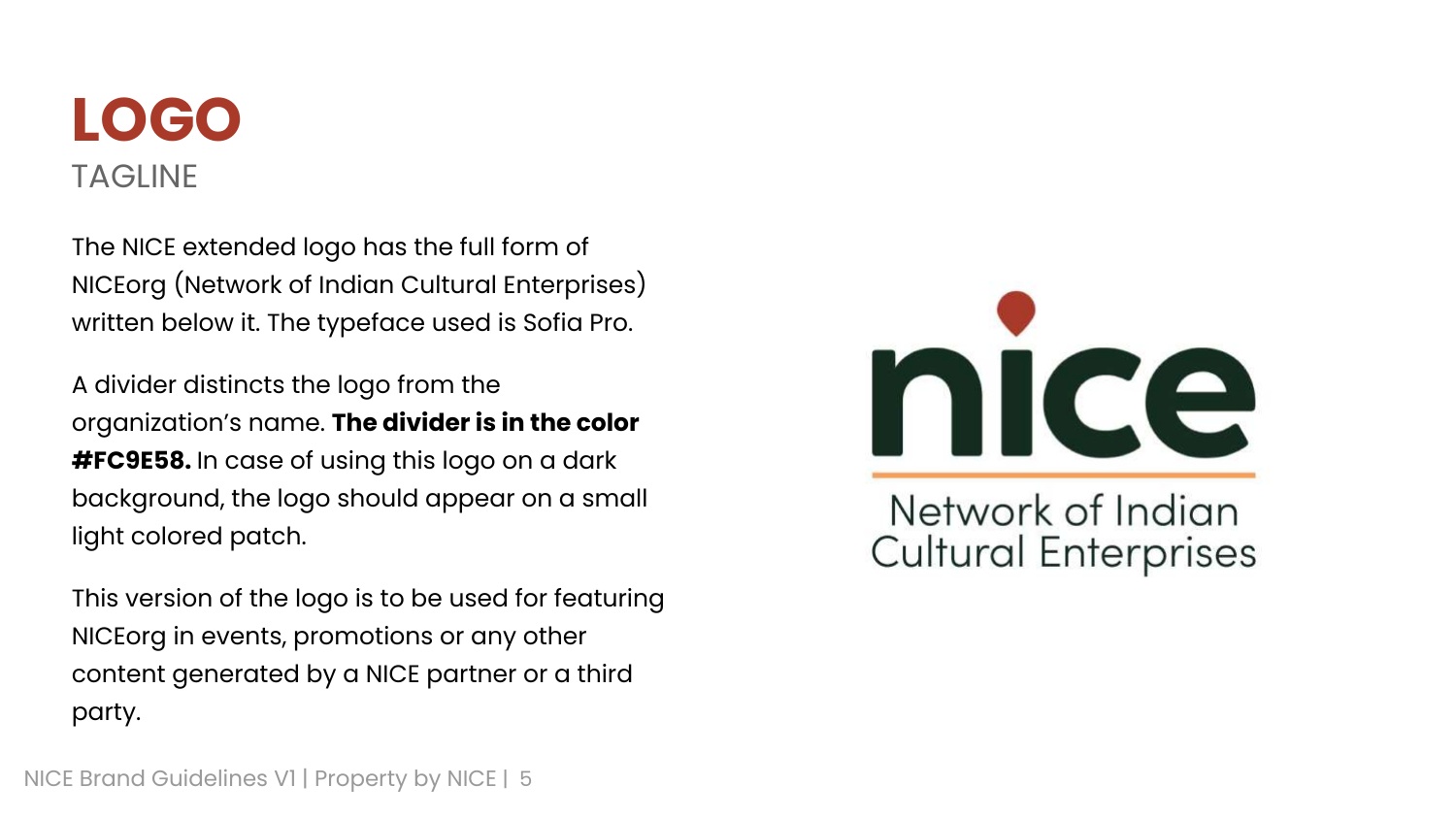## **LOGO** SPACING

The NICE logo and extended logo must have breathing room of at least 1/2x, where x is the height of the 'n' letter.



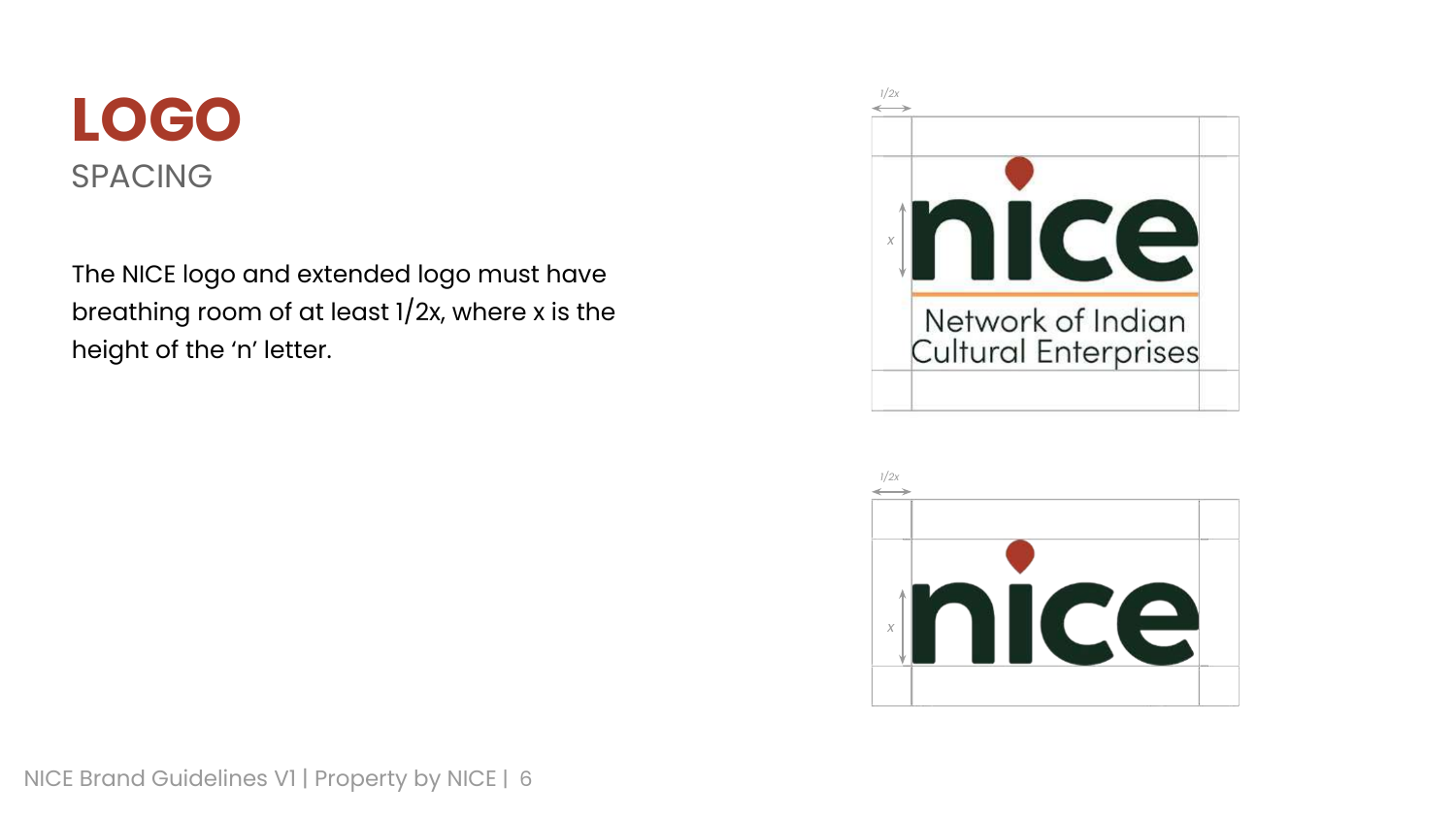## **LOGO** RESTRICTIONS

The NICE logo should not be stretched unproportionately or tilted. The kolam drop should not be altered in any way.

The colors must not be changed, unless in the case of using against a dark background (refer slide 3).

Prior approval from authorities at NICEorg must be obtained before the altered version of NICE logo is used by an associated organization.

ice nice nice nice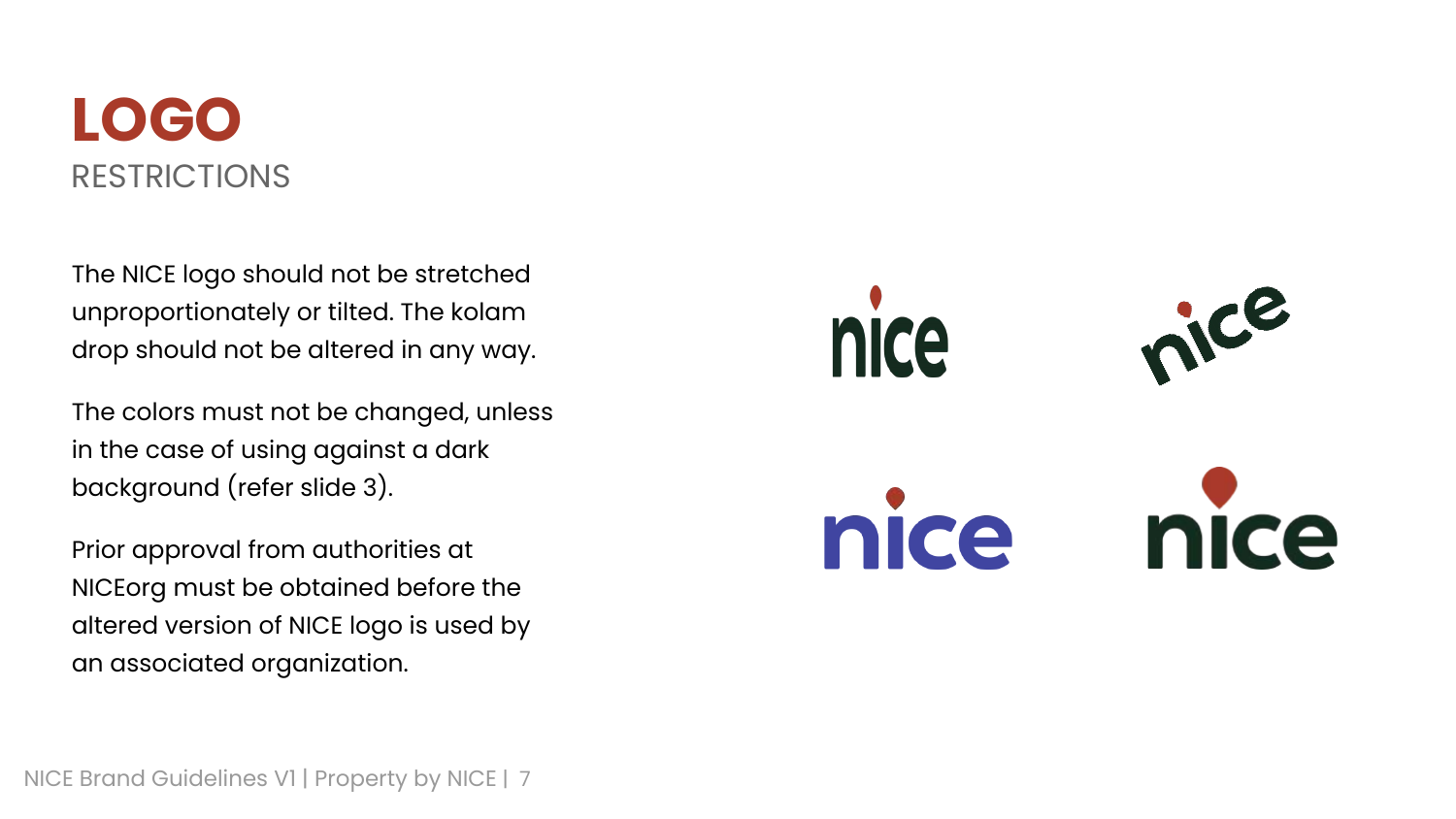## **LOGO** NICE AAROHANA

**Aarohana**, in Sanskrit, refers to ascend or a path of onwards growth. The logo is an extension of the main NICE Logo, with the word "aarohana" written in lowercase, and followed by three petals depicting upward direction.

#### Logo Attributes:

- Colors: #152D20, #A93A29, #C65945
- Ratio: 2.89:1
- To be used against cream-white and off-white colors

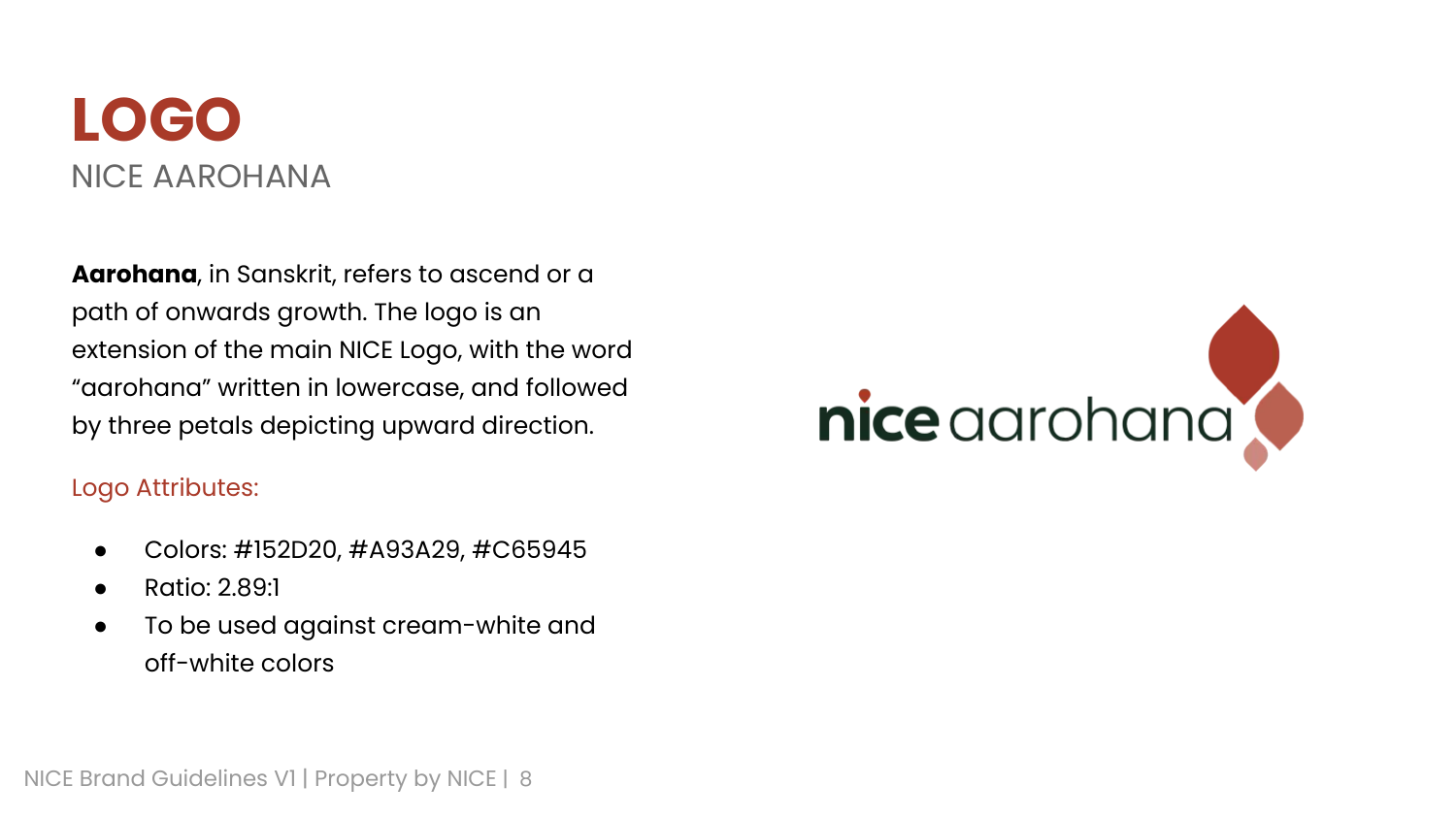

**Mantrana,** in Sanskrit, refers to advice and is therefore apt for the mentorship activities of NICE. The shape is constructed using the elements of the petal kolam and depicts discussion and mentorship.

#### Logo Attributes:

- Colors:
	- Text:#152d20 #A93A29
	- Icon: #A93A29, #FCBB45 #75AAFA #B2A349 #c65948
- Ratio: 3.2:1
- To be used against cream-white and off-white colors

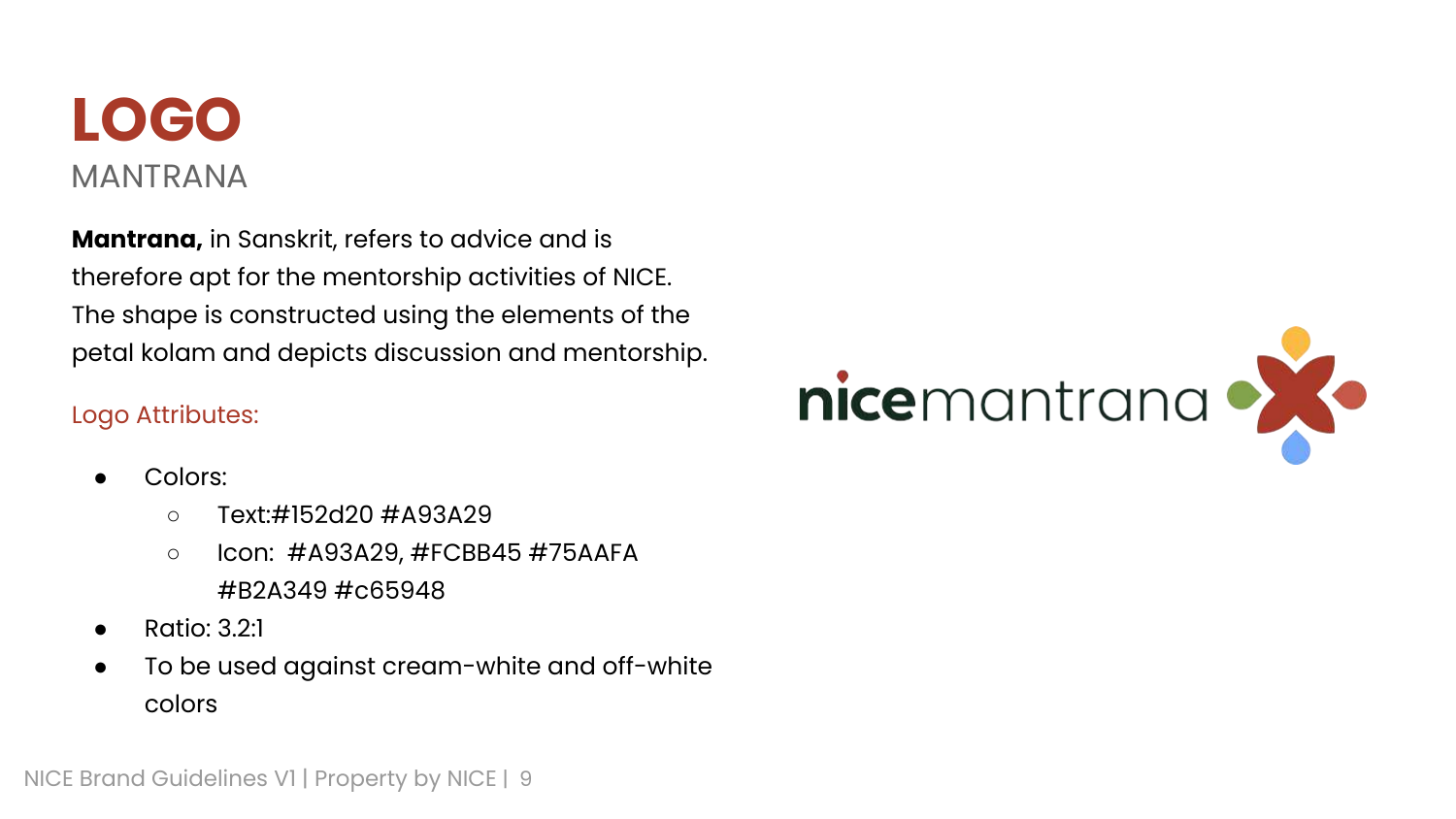## **LOGO** SAMVAAD

**Samvaad**, in Sanskrit, refers to conversations. Hence, the two 'a' in the word samvaad have been replaced with the drop graphic, signifying two speech bubbles to denote conversation.

#### Logo Attributes:

- colors: #152D20, #A93A29, #C65945
- $\bullet$  Ratio: 2.7:1
- To be used against cream-white and off-white colors

# nice<br>samvood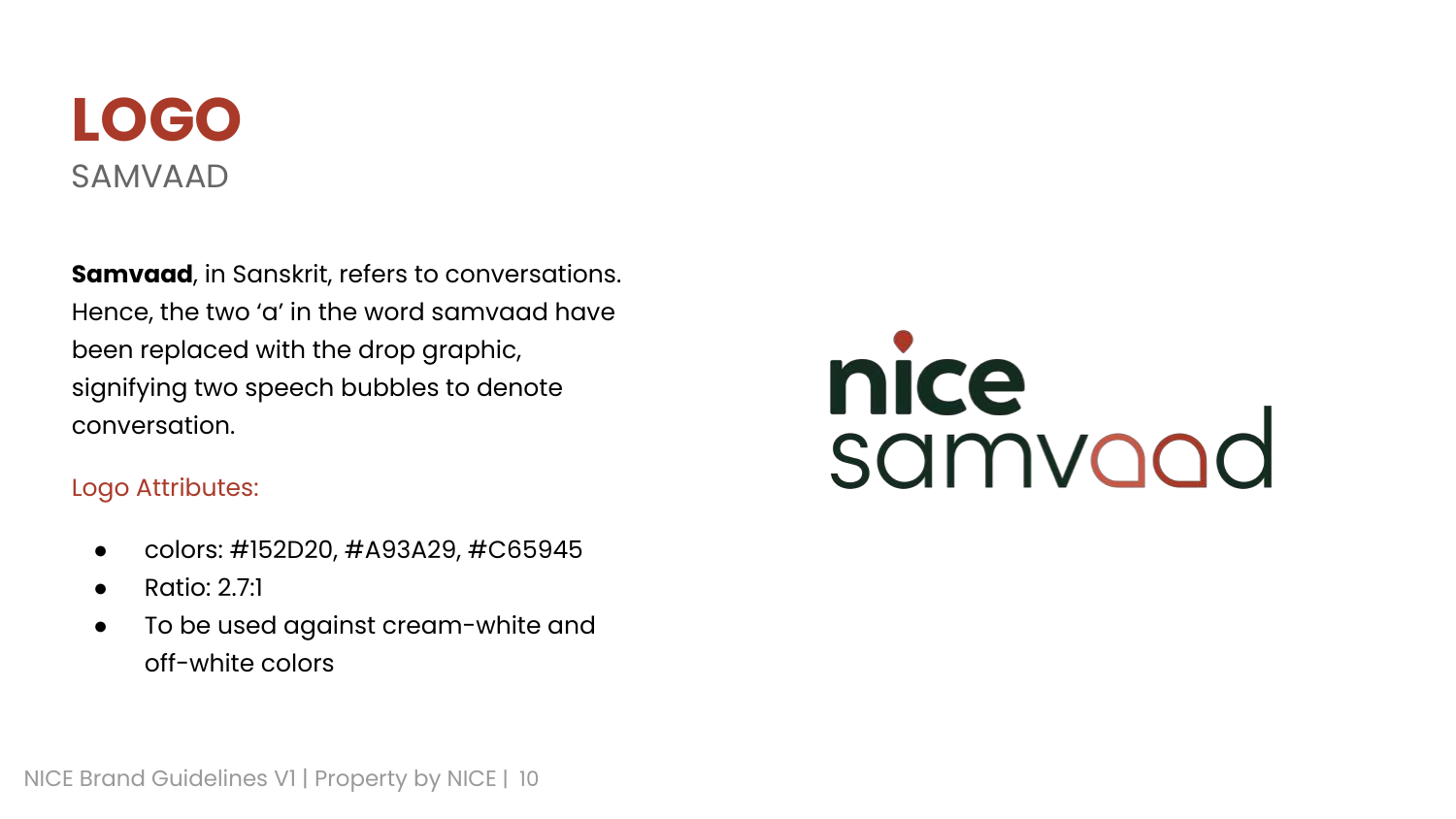## **COLORS** PRIMARY PALETTE

The NICE palette includes timeless, vibrant Indian colors- shades of indigo and velvet along with kesar, yellow, gold and green.

The primary palette includes bold colors of red and dark green along with neutral shades of cream and white.

This palette is particularly used as the base shades for any creative content including the website and email.

The NICE logo and program logos are designed using the primary colors

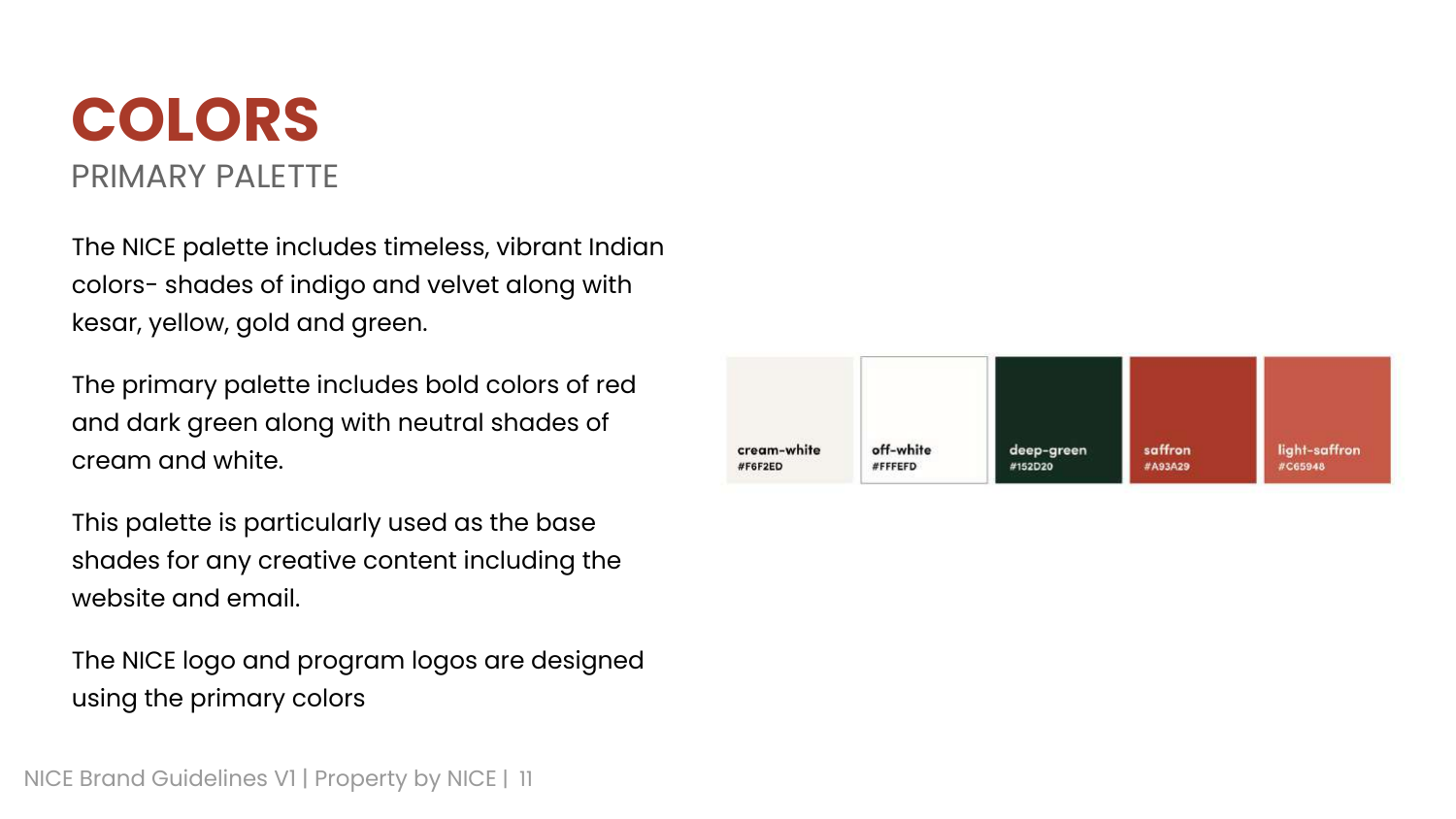## **COLORS** EXTENDED PALETTE

The NICE extended palette includes timeless, vibrant Indian colors- shades of indigo and velvet along with kesar, yellow, gold and green.

All the NICEorg collaterals and creatives employ one or a combination of these shades.

| cream-white<br>#F6F2ED | off-white<br>#FFFEFD | saffron<br>#A93A29 | light-saffron<br>#C65948 | #E7A69C |
|------------------------|----------------------|--------------------|--------------------------|---------|
| deep-green<br>#152D20  | #28533B              | #418862            | #668788                  | #9DDAB9 |
| #E7A69C                | #06429D              | #136EF6            | #75AAFA                  | #BODOFD |
| #4D192B                | #9A3256              | #CD6589            | #E6B2C4                  |         |
| #EIAA51                | #FCBB45              | #FDD486            | #FC9E58                  | #82A349 |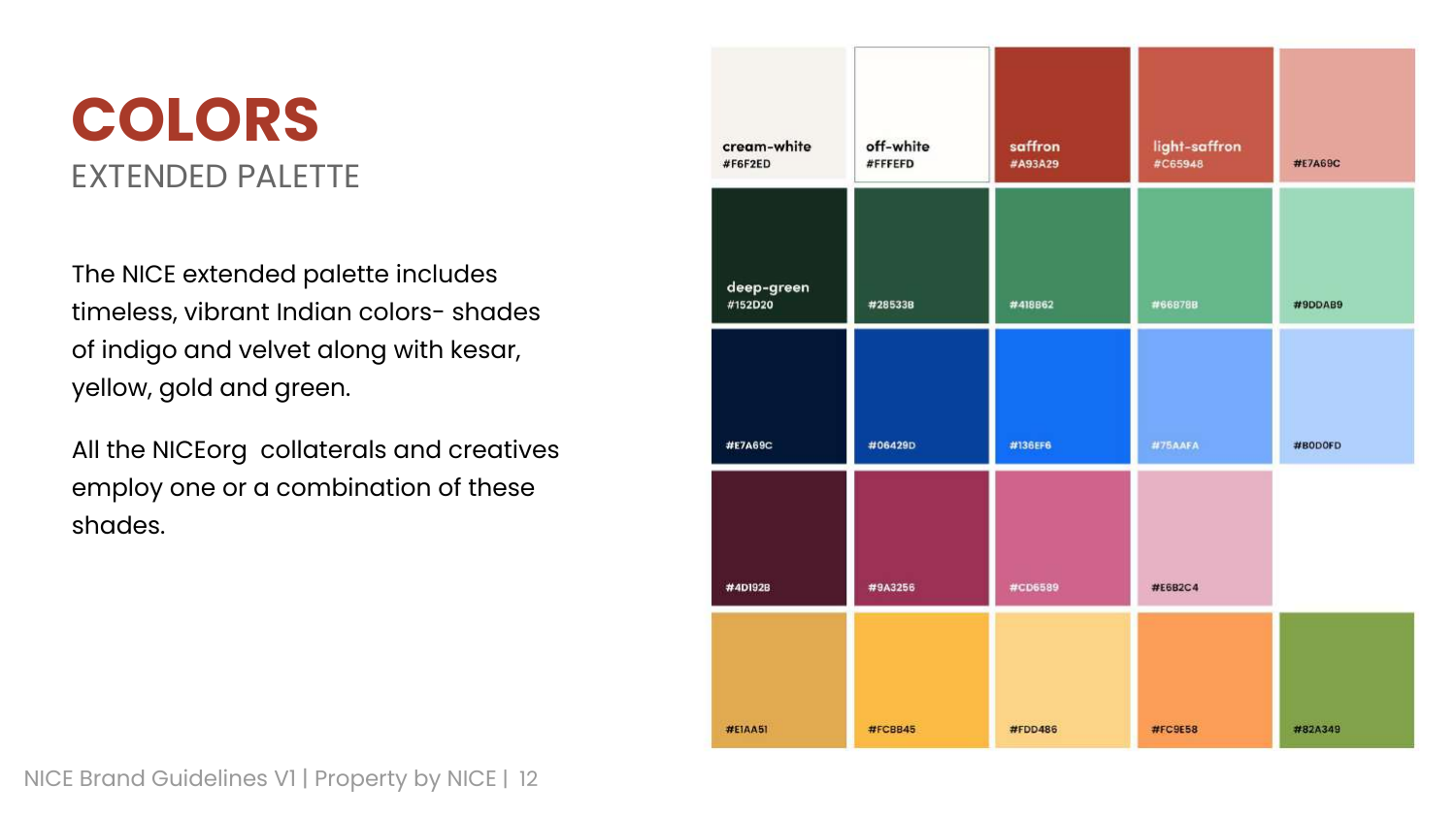## **TYPOGRAPHY** SOCIAL MEDIA | WEBSITE

**Poppins** is a geometric sans serif typeface, principally designed by the Indian Type Foundry. Each letterform is nearly monolinear, with optical corrections applied to stroke joints where necessary to maintain an even typographic color.

Fonts used from this type family are Poppins Regular, Poppins Semibold and Poppins Bold.

The font size may depend on the purpose and platform of usage.

#### POPPINS

# **ABCDEFGHI JKLMNOPQR STUVWXYZ**

abcdefghijkl<br>mnopqrstuv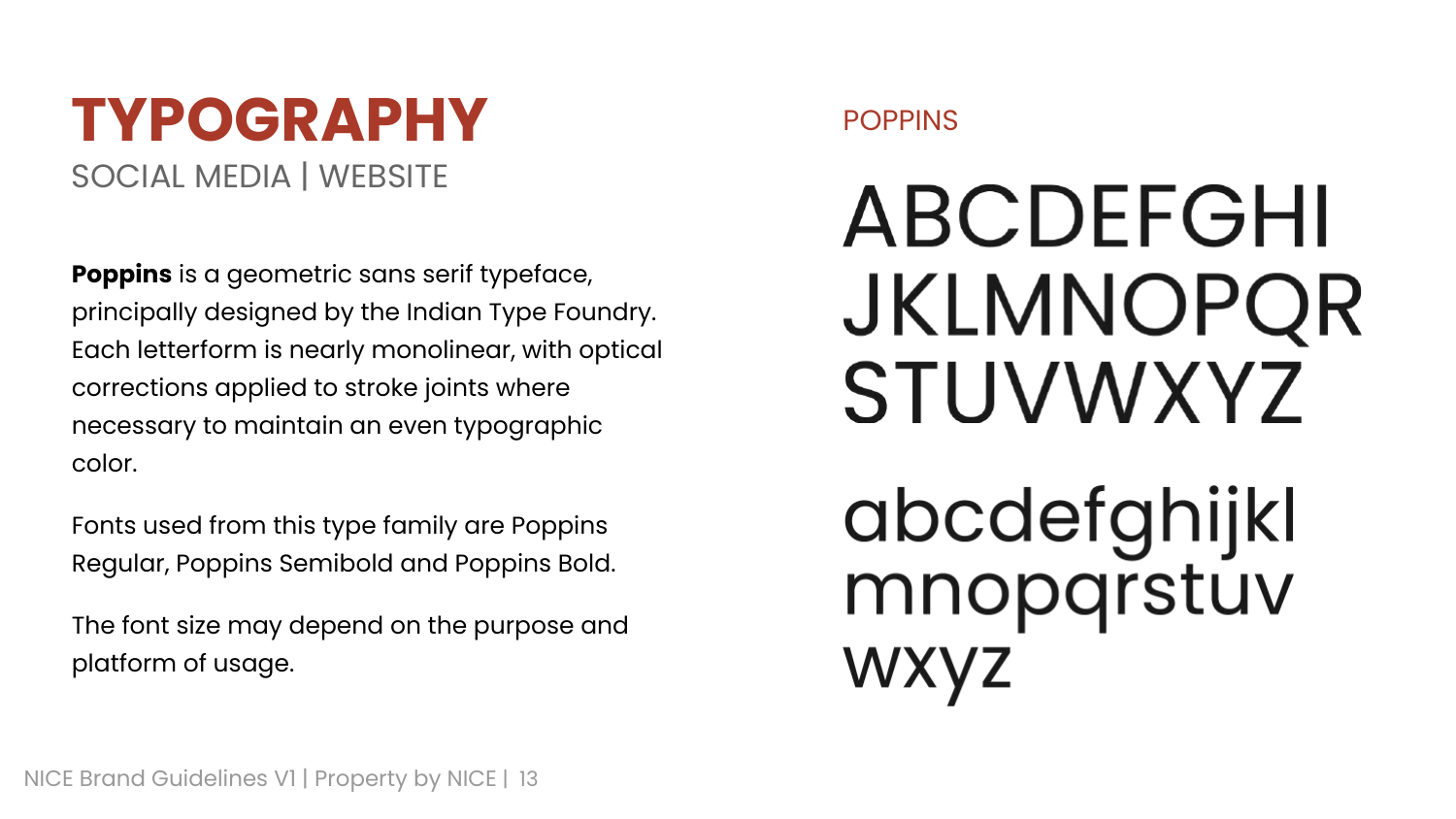## **VISUAL ELEMENTS GRAPHICS**

**Kolam, the centuries-old practice of drawing beautiful patterns in households, has been the inspiration for NICEorg's brand language.**

The art begins by a single dot and is extended to a beautiful design of intricate networks.

Kolam is symbolic of Indian heritage and also indicative of a network-based approach to creation. This resonates with the mission of NICEorg –– to build a well-networked and continuously growing ecosystem of cultural entrepreneurs, investors and industry experts –– for strengthening Brand India.

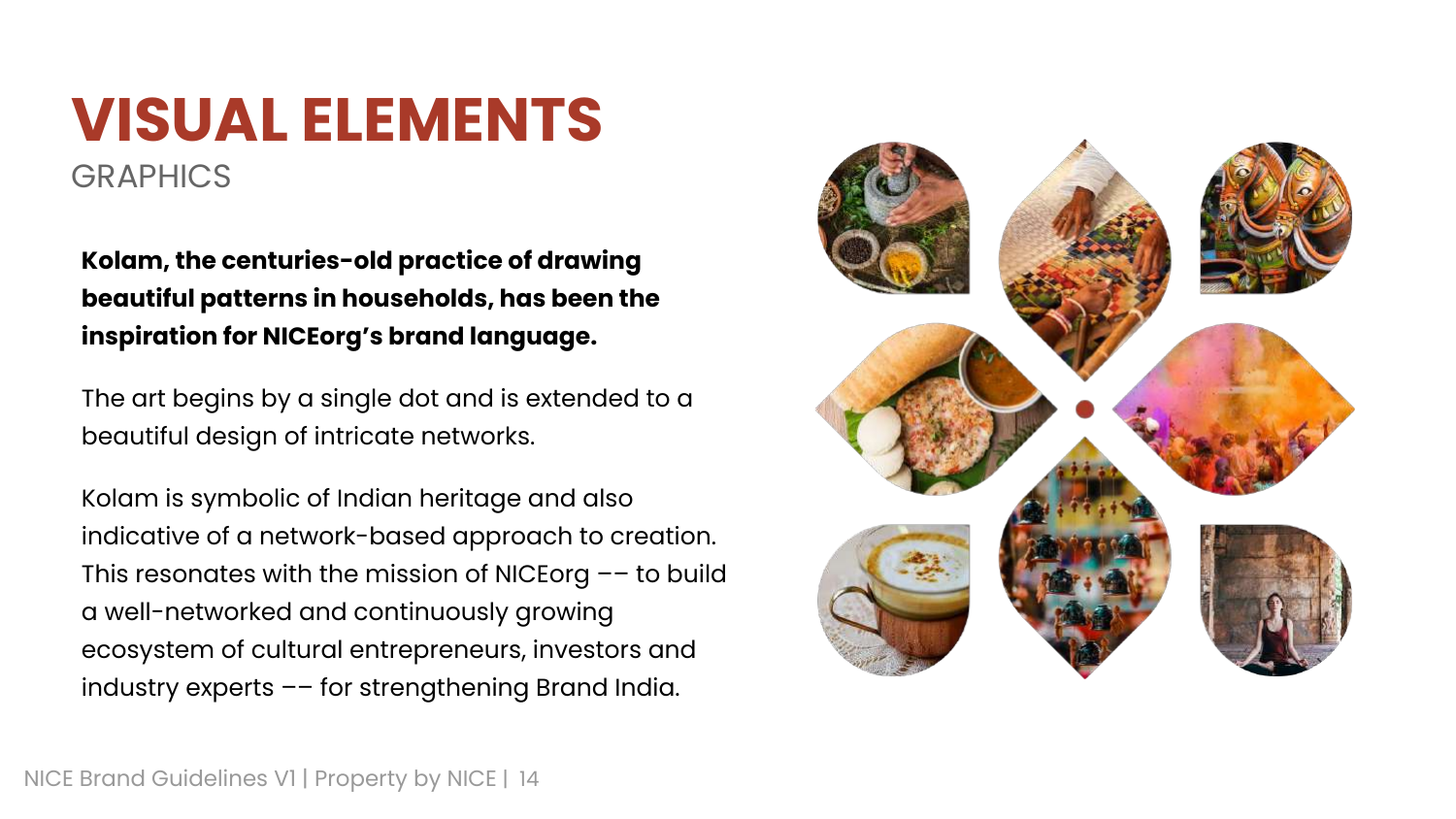## **VISUAL ELEMENTS GRAPHICS**

Two main graphic elements that are used in social media creatives is the **line kolam** and the **petal kolam**.

These can be used a background watermark or as solid graphics. The petal kolam can be used to create seamless patterns or be deconstructed to use individual petals.

#### **Both these elements can be used in any of the brand colors.**

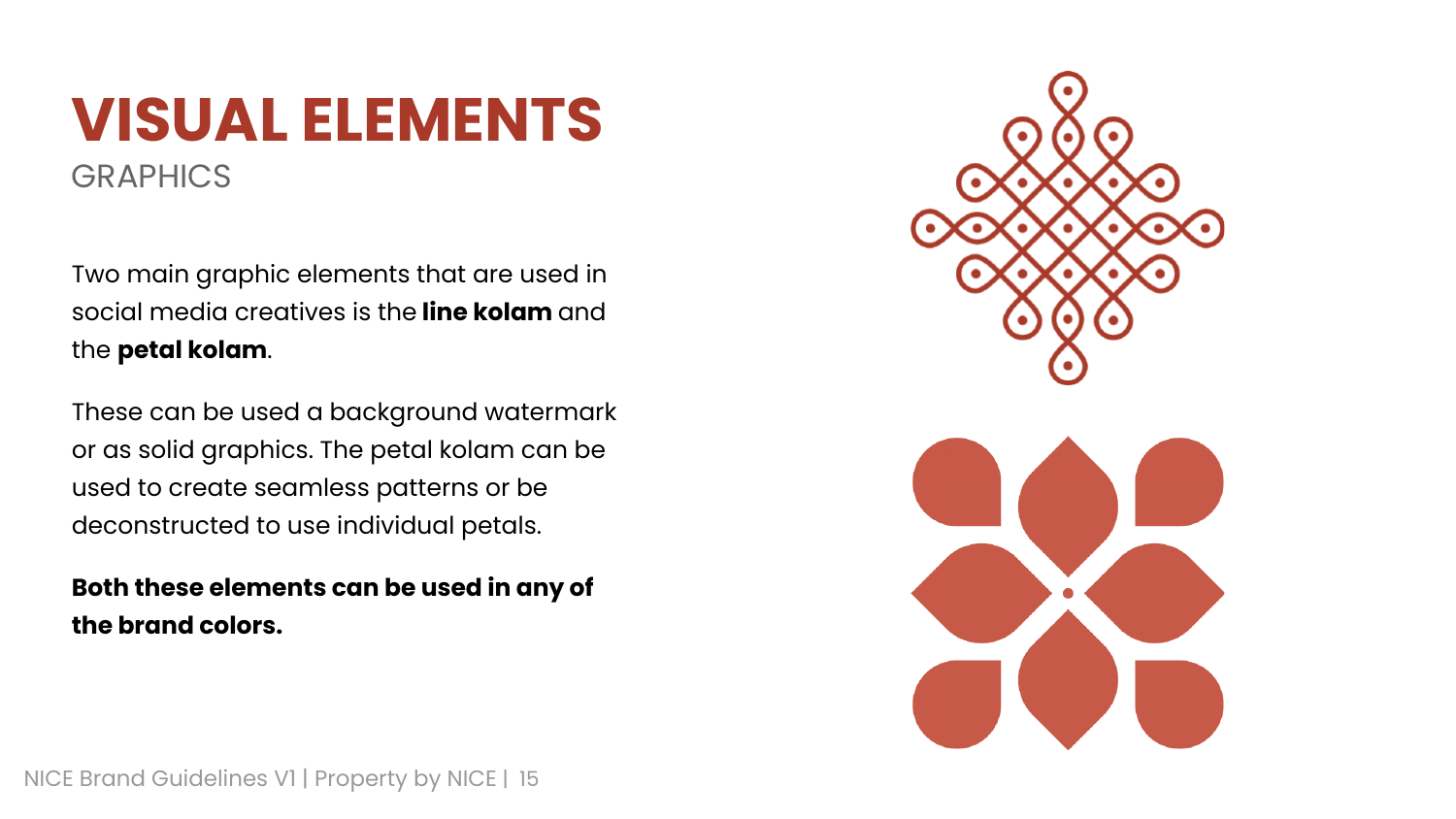## **VISUAL ELEMENTS ICONS**

Icons can be used to visually depict abstract concepts in a concise manner. They can be used in the website, presentations and on social media, when appropriate. They may be used in an outline or a solid fill, to give variety. **All must adhere to the NICE colors.**

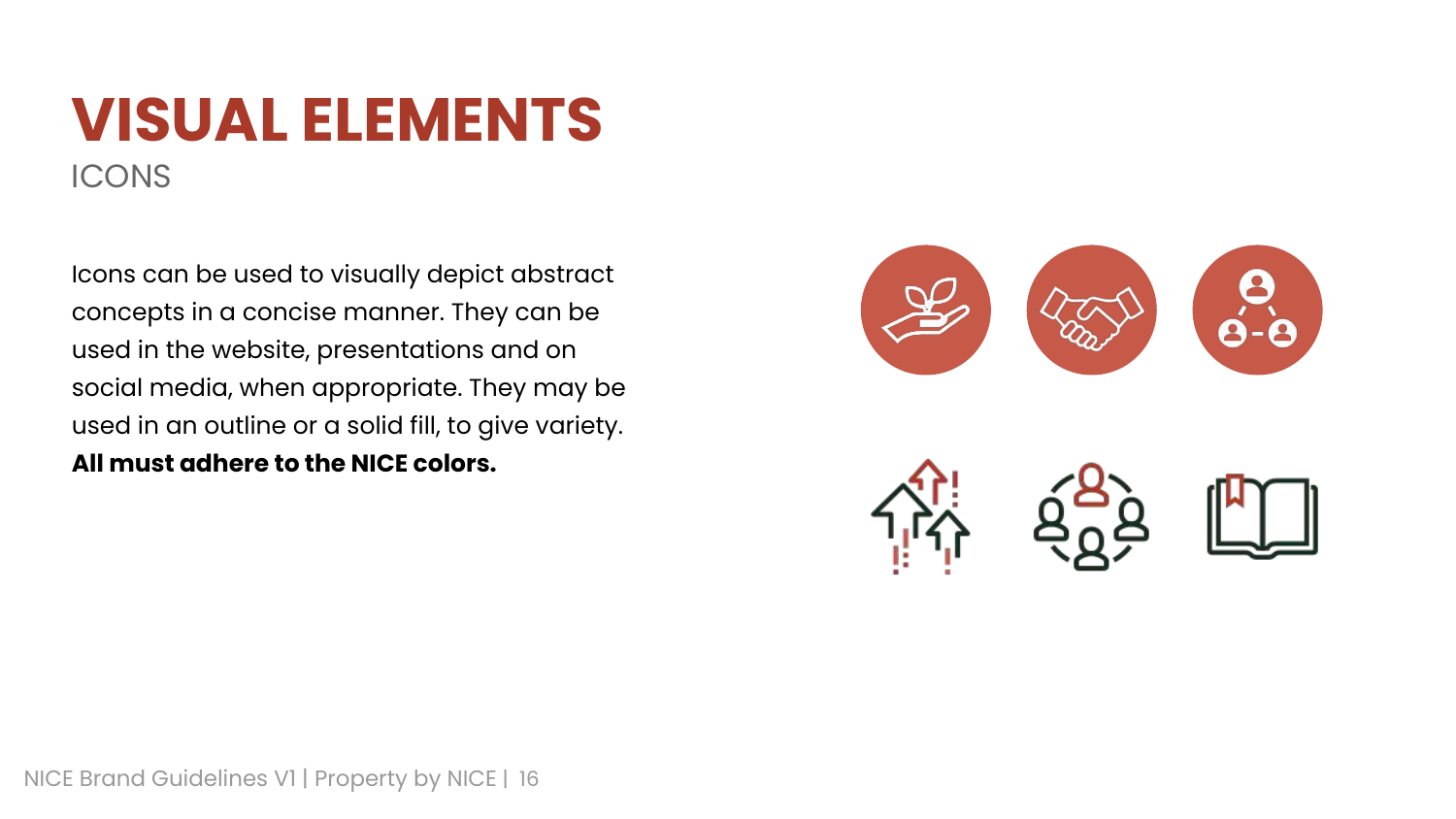PHOTOGRAPHY - FOCUS SECTORS

Pictures depicting [NICE Sectors](https://niceorg.in/focus-categories/) are used in the website, presentations and session thumbnails. Apart from a core set of pictures selected for this purpose, any other pictures representing these sectors and maintaining the Indian flavour can be used.



The sectors are:

- Health, Beauty and Wellness
- Food and Beverages
- Home Decor and Furnishings
- **Fashion and Accessories**
- **Experiential Tourism**

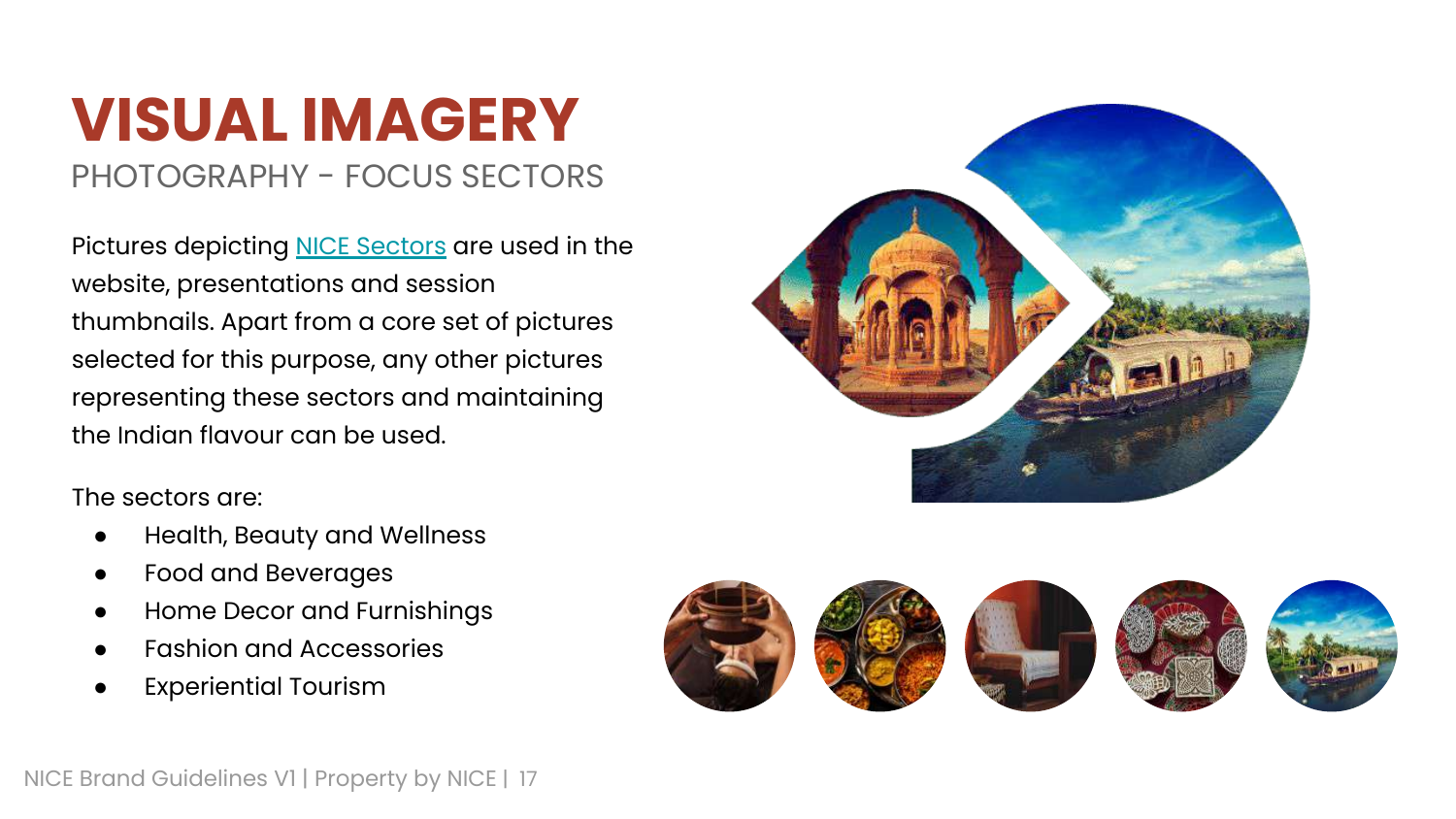## **VISUAL IMAGERY** PHOTOGRAPHY - SOCIAL MEDIA / SESSIONS

All programs use pictures to denote the theme of the event. Images of speakers are used in session flyers, speaker flyers or any other instance of mention of the speaker. This is combined with respective NICE program logo and visual elements wherever needed.

Social media dimensions are as follows:

- Instagram Post: 1350 x 1350 px
- Instagram Story: 1080 x 1920
- Facebook/LinkedIn/Twitter: 1600 x 900 (16:9 aspect ratio)





**SUNANTIE** CEO NICE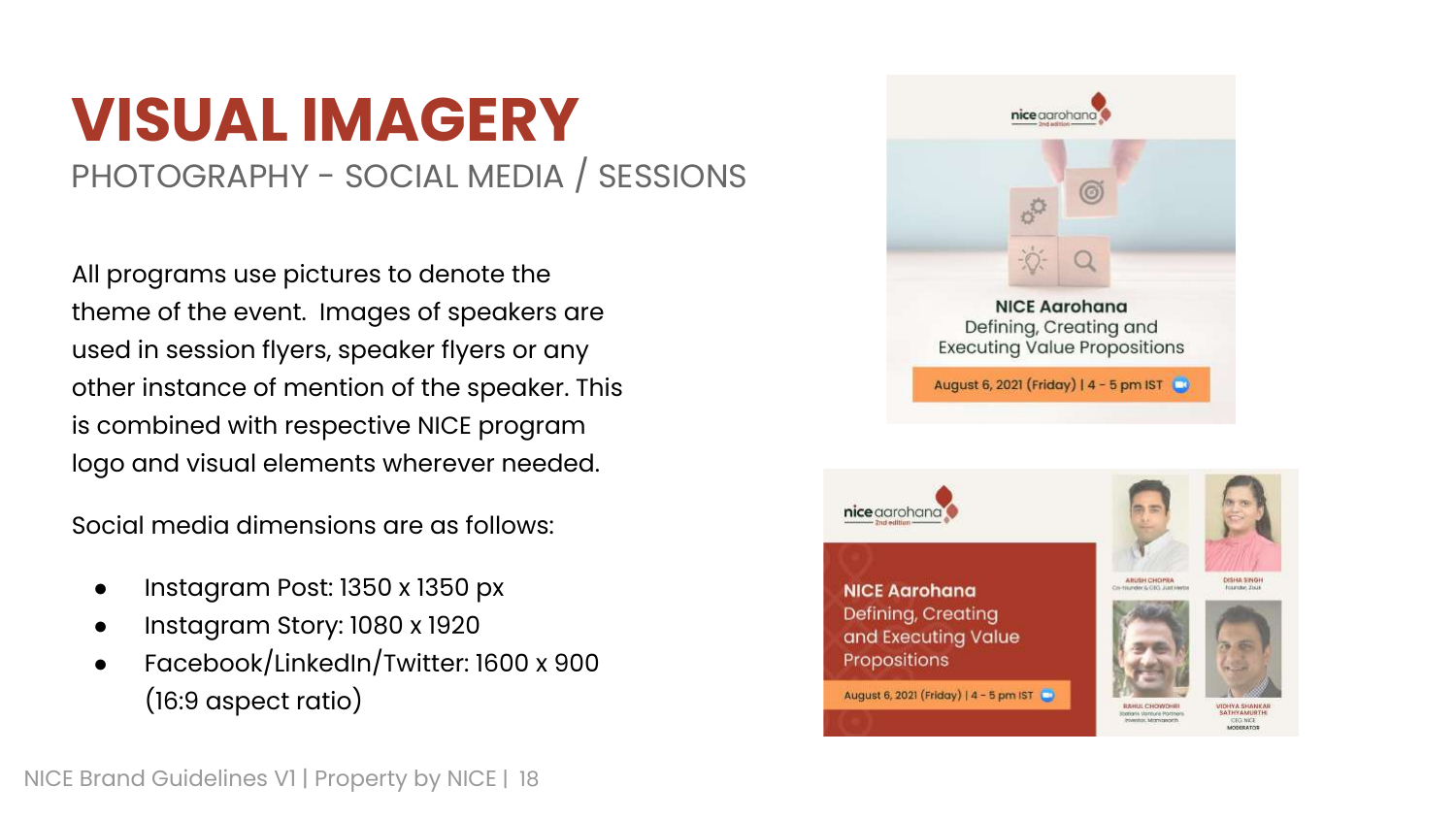### **VISUAL IMAGERY** NICE AAROHANA

NICE Aarohana creatives consist of speaker and session flyers. Session flyers are made in saffron color. Speaker flyers are made with using the colors in the extended palette. Both use the kesar to highlight information.





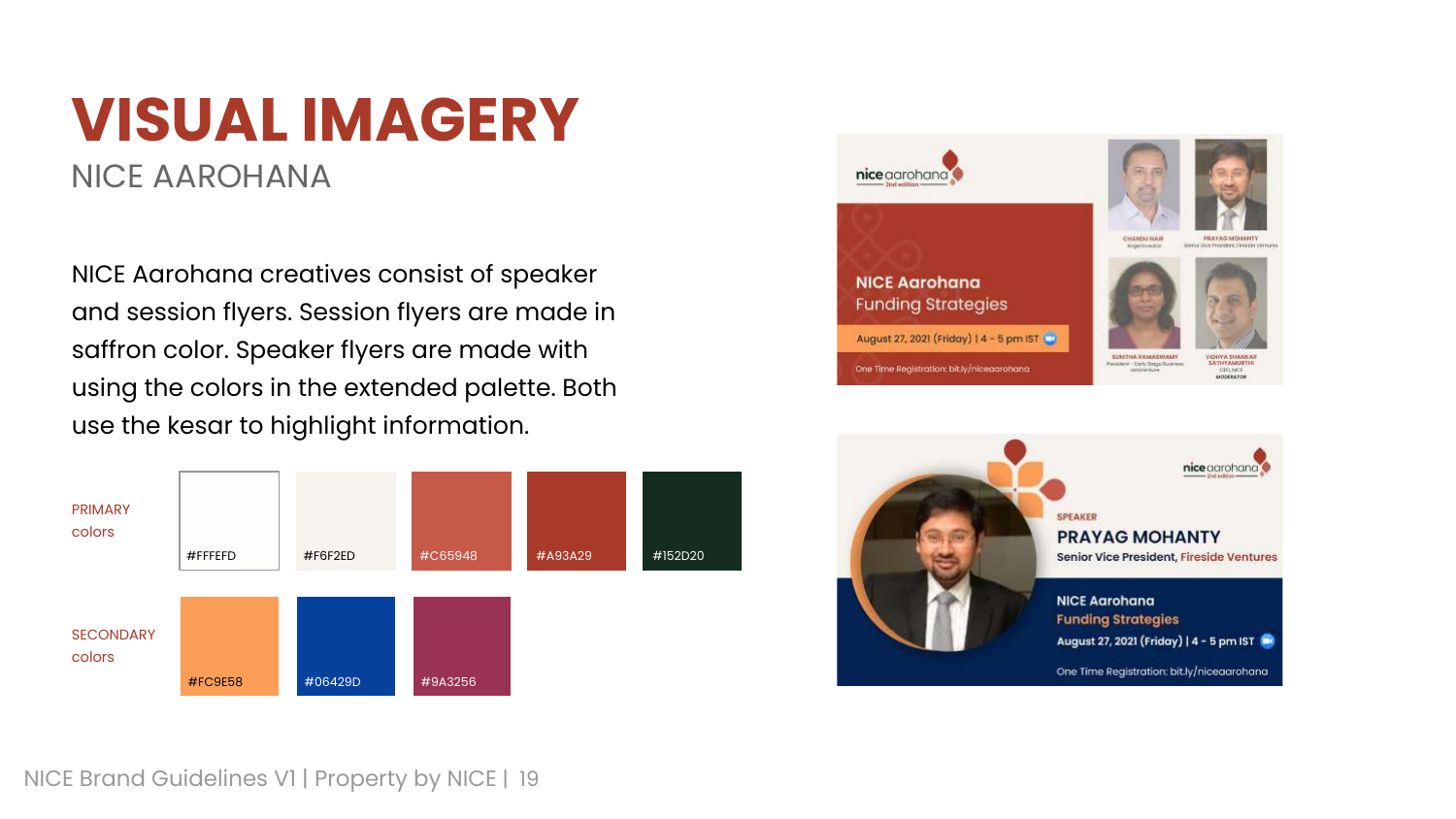NICE AAROHANA BUSINESS PLAN COMPETITION

NICE Aarohana Business Plan Competition creatives consist of an event image used in general announcement posts and on the website. The colors used are from the primary color palette.



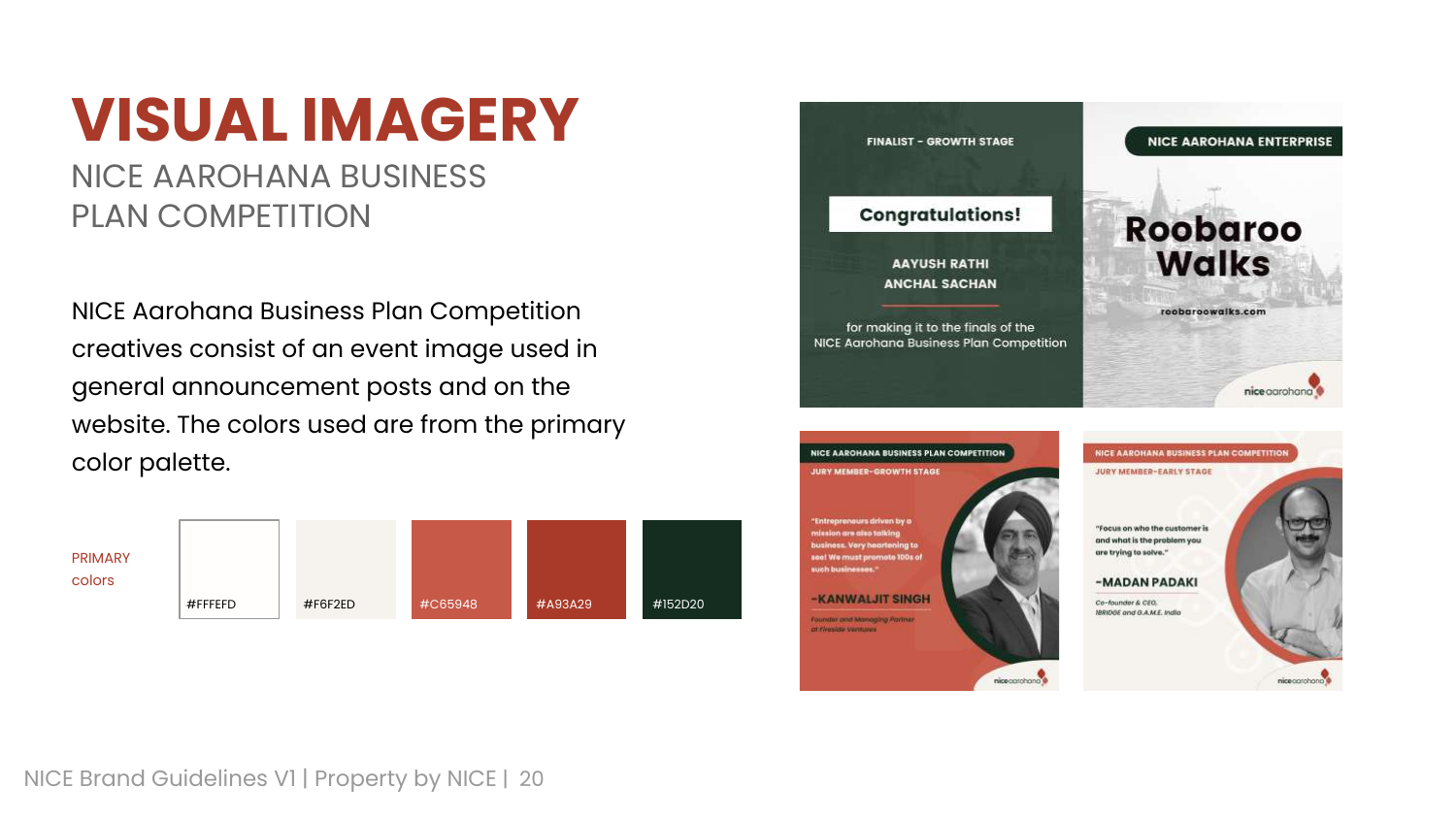NICE SAMVAAD

NICE Samvaad uses yellow as the main color, supplemented by the primary color palette. The calendar image is to be made black and white with a yellow tint. The drop element used in the Samvaad logo can be incorporated wherever appropriate to reinforce Samvaad's visual style.





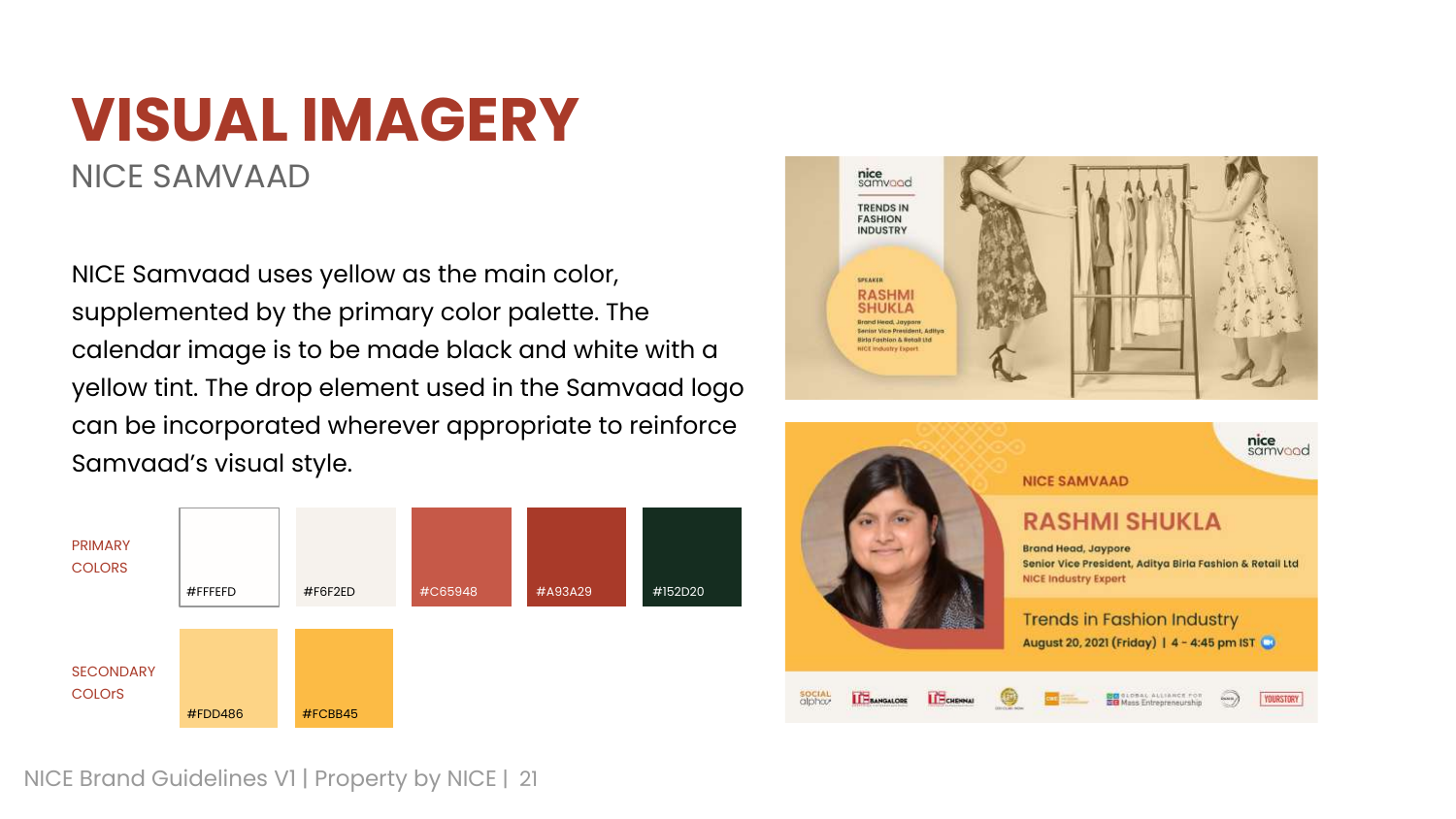NICE MANTRANA

NICE Mantrana creatives use colors from the primary color palette as well as shades of purple.



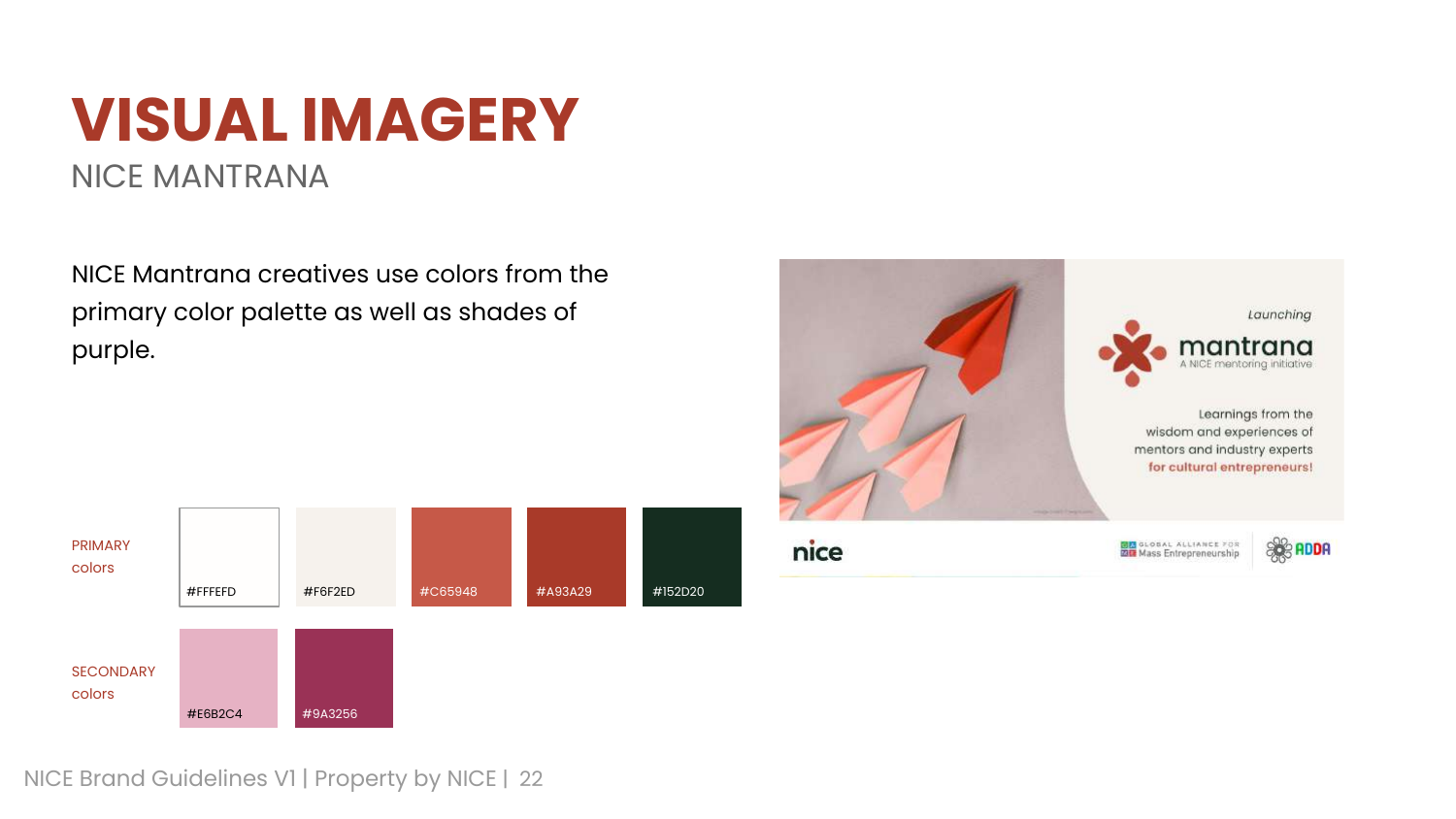## **BRANDING KIT**

#### NICE ENTREPRENEURS & ENTERPRISES

Badges, profile picture frames and zoom backgrounds have been created for use by NICE entrepreneurs and NICE enterprises. All employ graphic elements and colors of NICE.